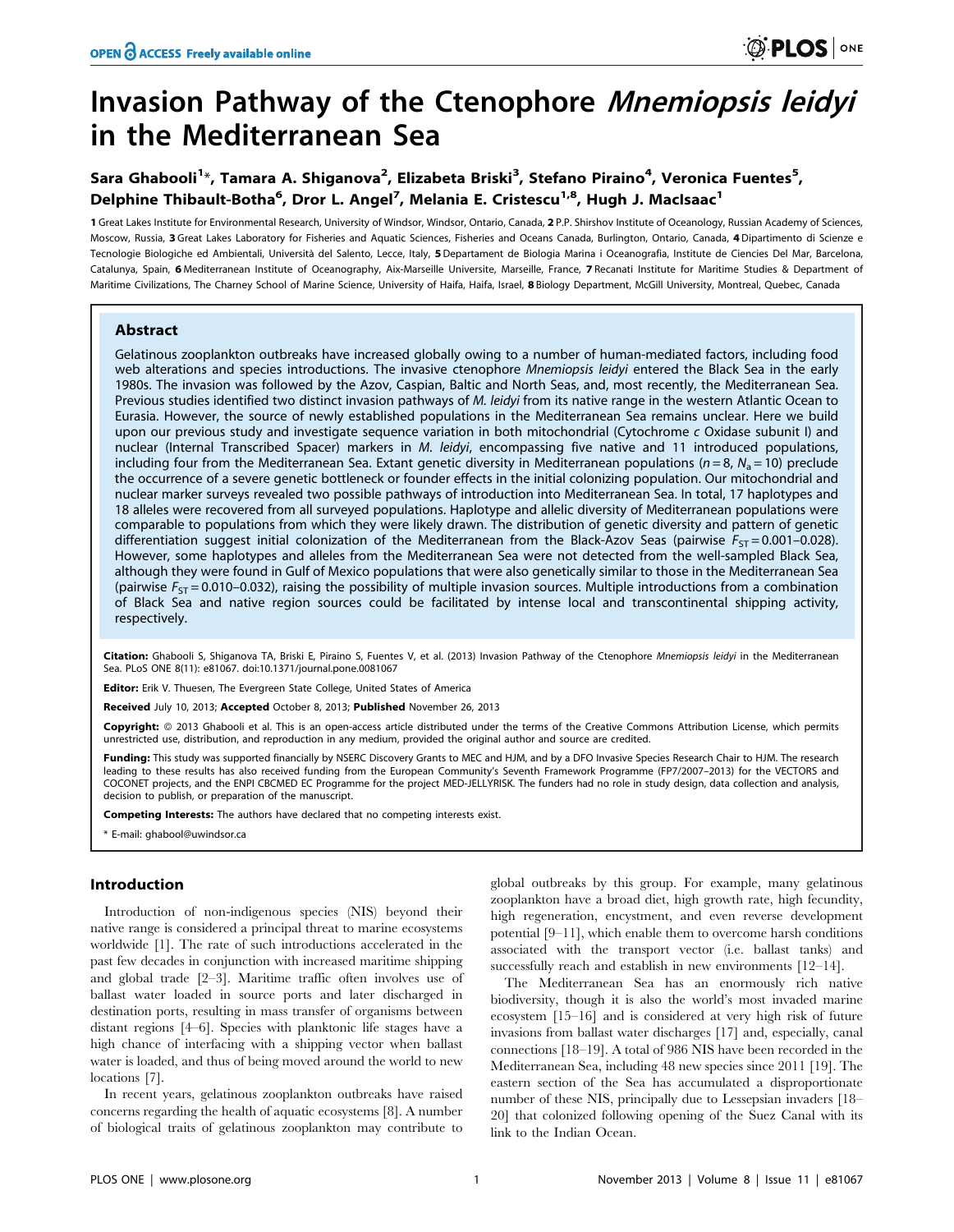Knowledge of the source and pathways of NIS introductions is essential for developing management strategies to prevent invasions. A focus on areas at high risk of biological invasions is crucial and should be considered a management priority [17,21– 22]. In this paper, we explore the spread of the ctenophore Mnemiopsis leidyi A. Agassiz 1865 to the Mediterranean Sea. Mnemiopsis leidyi is native to the western Atlantic Ocean from Massachusetts, USA to Argentina. The species is a simultaneous hermaphrodite capable of self-fertilization, may reach maturity at two weeks of age, and can release up to 10,000 eggs per day [23]. Over the past 30 years, the species spread across Europe in a remarkable series of invasions, first entering the Black Sea (and Azov Sea) in early 1980s [24], the eastern Mediterranean in early 1990s (mainly Aegean Sea where an established population was not reported, [25–26]), followed by the Caspian Sea in 1999 [27].

Blooms of M. leidyi were reported throughout the Mediterranean Sea in 2009, from eastern to western coastal areas [28–31]. Previous studies have addressed invasion pathways of M. leidyi from its native region to Eurasia excepting the Mediterranean Sea [32–33]. These studies suggested that M. leidyi was introduced to Eurasia via at least two pathways. The first invasion occurred from the Gulf of Mexico to the Black Sea, followed by secondary spread to the Caspian Sea [32–33]. The second invasion was from the northern distribution of this species in the western Atlantic (possibly Narragansett Bay) to the Baltic and North Seas in northern Europe [32-33]. However, the source of the M. leidyi population in the Mediterranean Sea remains unclear. Several possibilities can be envisaged. It is possible the species has spread exclusively from the Black Sea [34] or other south Eurasian Seas in currents or in discharged ballast water. Alternatively, the species may have spread in discharged ballast water that originated in the North or Baltic seas, from the western Atlantic Ocean, or via a combination of the above pathways. To clarify the invasion pathway(s) of this species into the Mediterranean Sea, here we explore the population genetic structure of native and introduced populations using both mitochondrial (Cytochrome  $c$  Oxidase subunit I; COI) and nuclear ribosomal (Internal Transcribed Spacer; ITS) genes.

## Materials and Methods

# Ethics Statement

No specific permits were required for the described field studies in Eurasia, North America or South America. The species collected is an invasive pest in Eurasia and is not protected throughout its range. Sampling points did not include any protected or private lands.

#### Sample Collection and DNA Extraction

A total of 286 M. leidyi individuals were sampled from five native (Narragansett Bay, Massachusetts; York River, Virginia; Morehead, North Carolina; Tampa Bay, Florida; Peninsula Valdes coast, Argentina) and 11 introduced populations (two from the eastern Black Sea; Sea of Azov; north and south Caspian Sea; Baltic Sea; Limfjorden Fjord, Denmark; and Spain, France, Italy and Israel in the Mediterranean Sea). Individuals were preserved separately in 95% ethanol prior to genetic analysis.

Genomic DNA was isolated from gelatinous lobe tissue of the ctenophores using the automatic extraction protocol described by Elphinstone et al. [35], and DNeasy Blood and Tissue Kit (Qiagen Inc., ON, Canada). A fragment of the COI gene was amplified<br>using the species-specific primers (MI-COIF: 5'using the species-specific primers  $(Ml-COIF: 5'$ -TGTCGCCCAAATTACTGTTTC-3' and Ml-COIR: 5'-TGACGGGGTAAACCTCATAAA-3'). Primers were designed in this study according to the available sequenced  $M$ . leidyi mitochondrial genome (GenBank accession no: NC016117). The universal primer pair, (ITS5F and ITS4R) [36] was used to amplify the ITS-1, 5.8 S gene, and ITS-2. We conducted PCR amplifications in a 40- $\mu$ L reaction volume, with about 50 ng of genomic DNA, 1 unit of Taq DNA Polymerase (QIAGEN), 1 x PCR buffer,  $2.5 \text{ mM of MgCl}_2$ ,  $0.2 \text{ mM of dNTPs}$ , and  $0.4 \mu \text{M of}$ each primer. PCR was performed with an initial denaturing step at 95<sup>°</sup>C for 1 min, followed by 35 amplification cycles (95<sup>°</sup>C for 30 s, 50°C for 30 s, 72°C for 50 s), and a final elongation step at 72°C for 7 min.

#### Sequencing and Cloning Protocol

We purified PCR products, which were then sequenced for both COI and ITS markers with forward (Ml-COIF) and reverse primers (ITS4R), respectively, using Big Dye terminator sequencing chemistry with an ABI 3130XL genetic analyzer (Applied Biosystems). Sequences were inspected, manually edited, and aligned using Codon Code Aligner 2.0 (Codon Code Corporation, Dedham, MA). Sequence of alleles containing double nucleotide calls (overlapping peaks) were cloned using Cloning and Amplification Kit (pSMART GC HK, Lucigen) according to Ghabooli et al. [33].

#### MtDNA Analysis

We assessed diversity indices within populations, such as the number of haplotypes  $(n)$ , haplotype diversity  $(h)$  and nucleotide diversity  $(\pi)$  [37] using DnaSP v5 [38]. We constructed phylogenetic relationships among haplotypes using the neighborjoining algorithm in MEGA version 4 [39]. We used a fragment of COI from a cydippid ctenophore, Pleurobrachia pileus (GenBank accession no JF760211) as an outgroup. We generated a parsimony network of haplotypes using TCS 1.0 [40].

#### Nuclear marker (ITS) Analysis

Using the protocol described above, we processed four new populations from Mediterranean Sea (Spain, France, Italy and Israel) as well as one more from the native range (MH from North Carolina) in addition to our previously published dataset which consisted of 190 individuals analyzed for ITS marker [33]. We measured genetic diversity within populations with number of alleles  $(N_a)$ , observed  $(H_a)$ , and calculated expected heterozygosity  $(H_e)$  using GENEPOP (online version http://genepop.curtin.edu. au) and Arlequin version 3.1 [41]. We used the Markov chain method to estimate the probability of significant deviation from Hardy-Weinberg equilibrium using GENEPOP. We determined genetic differentiation among populations from pairwise  $F_{ST}$  using Arlequin.

To estimate the sufficiency of our sampling, we generated rarefaction curves using ECOSIM and 5000 random iterations [42] for both haplotypes and alleles found in native region, and the Black-Azov and Mediterranean Seas. We estimated Chao-1 diversity [43] using SPADE software version 3.1 [44], based on the number of rare haplotype/allele present in sampled populations.

# Results

Analysis of a 656-bp fragment of COI obtained from 241 individuals resulted in 17 different haplotypes in surveyed populations (GenBank accession nos KF435105–KF435121). In total, we detected 29 variable sites (4.42%), 16 of which were specific to the divergent haplotype Ml01 from Peninsula Valdes, Argentina (2.43%). Ml03 and Ml09 were the most common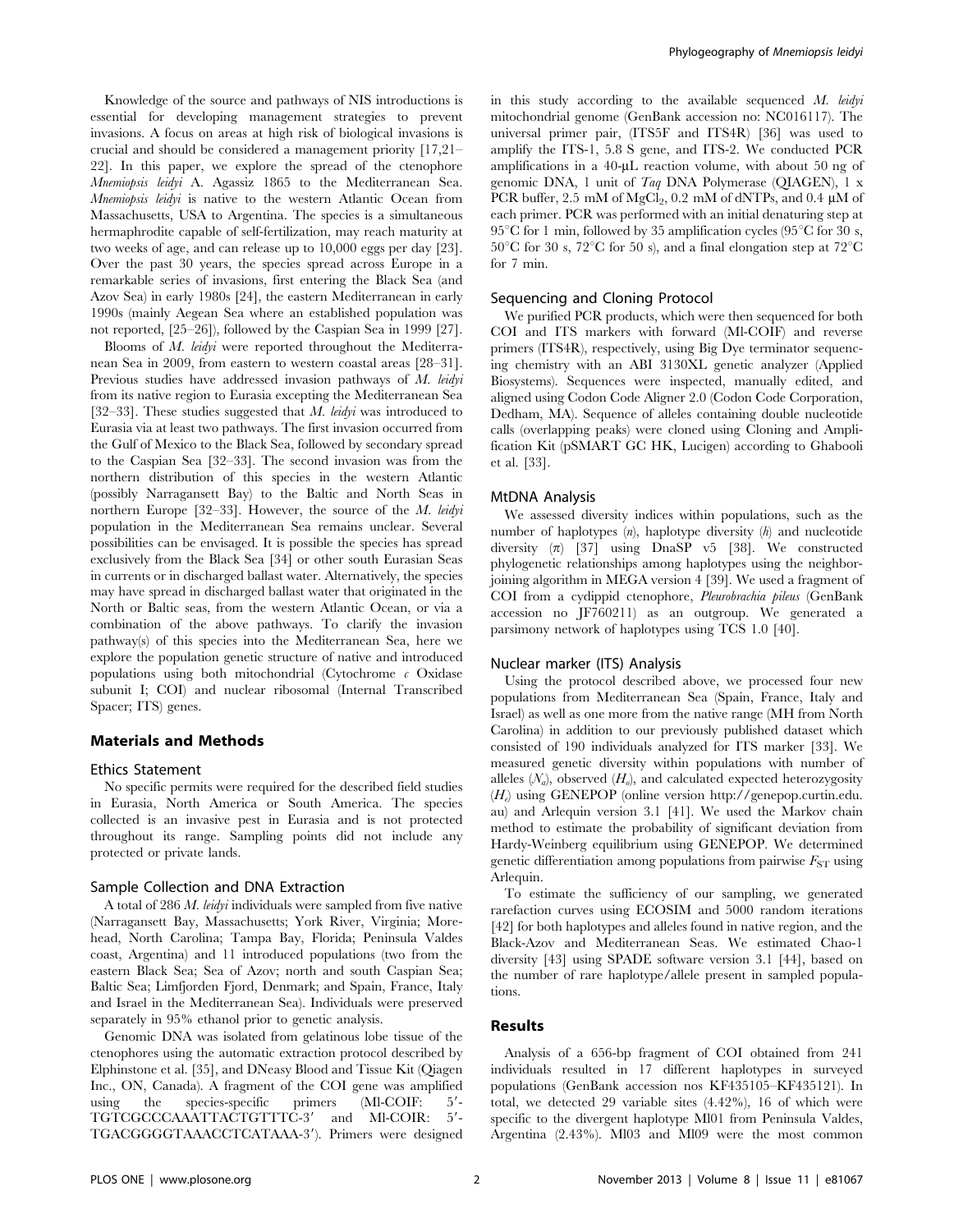haplotypes. We found haplotype Ml03 in all populations except in Peninsula Valdes, while Ml09 was not recovered from Peninsula Valdes, Limfjorden, or the Baltic Sea.

We found twelve different haplotypes in native populations, all of which were present in introduced populations except for Ml01 from Peninsula Valdes, the single private haplotype at this site. We detected a total of 16 haplotypes among the introduced populations. Black-Azov Sea populations contained 11 haplotypes, which was higher than in all other introduced regions. Mediterranean Sea populations contained eight haplotypes, while those from the Caspian and Baltic seas had four haplotypes each. Out of eight haplotypes observed in the Mediterranean Sea, only Ml11 was not recovered from native populations in North America. Six haplotypes including Ml11 were detected in Black-Azov Seas. Two haplotypes from Mediterranean Sea populations were not found in either the Black or Azov Sea, though they were present in the native region, mainly in Florida and Morehead (Figure 1, Table 1).

The Black-Azov Seas shared six haplotypes with native populations, while the other five haplotypes from this region were either private for one population (Ml04, Ml05, Ml10, and Ml13) or shared with France in Mediterranean Sea (Ml11). All four haplotypes found in Caspian Sea populations were present in both the Black Sea and North America. The Baltic Sea and Limfjorden (Denmark) shared all of their haplotypes with the native region, mainly Narragansett Bay, and only one haplotype with other introduced populations (Figure 1, Table 1).

The introduced population (BL) from Black Sea contained the highest number of haplotypes  $(n = 7)$  (Table 1). Among introduced populations, those from Limfjorden and the south Caspian Sea had the lowest number of haplotypes  $(n=2 \text{ and } 3, \text{ respectively}).$ Native populations from Morehead and Peninsula Valdes exhibited the highest  $(n=7)$  and lowest  $(n=1)$  number of haplotypes, respectively (Table 1).

Mean COI haplotype diversity  $(h)$  and nucleotide diversity  $(\pi)$  in all introduced populations were  $0.704 \pm 0.059$  and  $0.0020 \pm 0.0003$ , respectively. Comparable values in Mediterranean Sea populations were nearly identical,  $0.702 \pm 0.008$  and  $0.0019\pm0.0001$ , respectively. Native populations exhibited higher values for each of these indices  $(h= 0.850 \pm 0.043$  and  $\pi = 0.0038 \pm 0.0007$ , respectively). We excluded the non-diverse individuals of Peninsula Valdes of South America from this calculation.

The reconstructed phylogenetic relationship for the mtDNA haplotypes supported three main groups. The first group consists of the unique and highly divergent Ml01 haplotype restricted to South America, whereas the second one includes haplotypes Ml02, Ml07 and Ml08, which were common in northern areas of the distribution range in North America and Europe (Narragansett



Figure 1. Haplotype distribution and frequency map for *Mnemiopsis leidyi*. Allele (inner circle for ITS) and haplotype (outer donut for COI) distribution map of Mnemiopsis leidyi. Each color indicates a different allele/haplotype. Private alleles/haplotypes are highlighted in grey. Population codes are described in Table 1. doi:10.1371/journal.pone.0081067.g001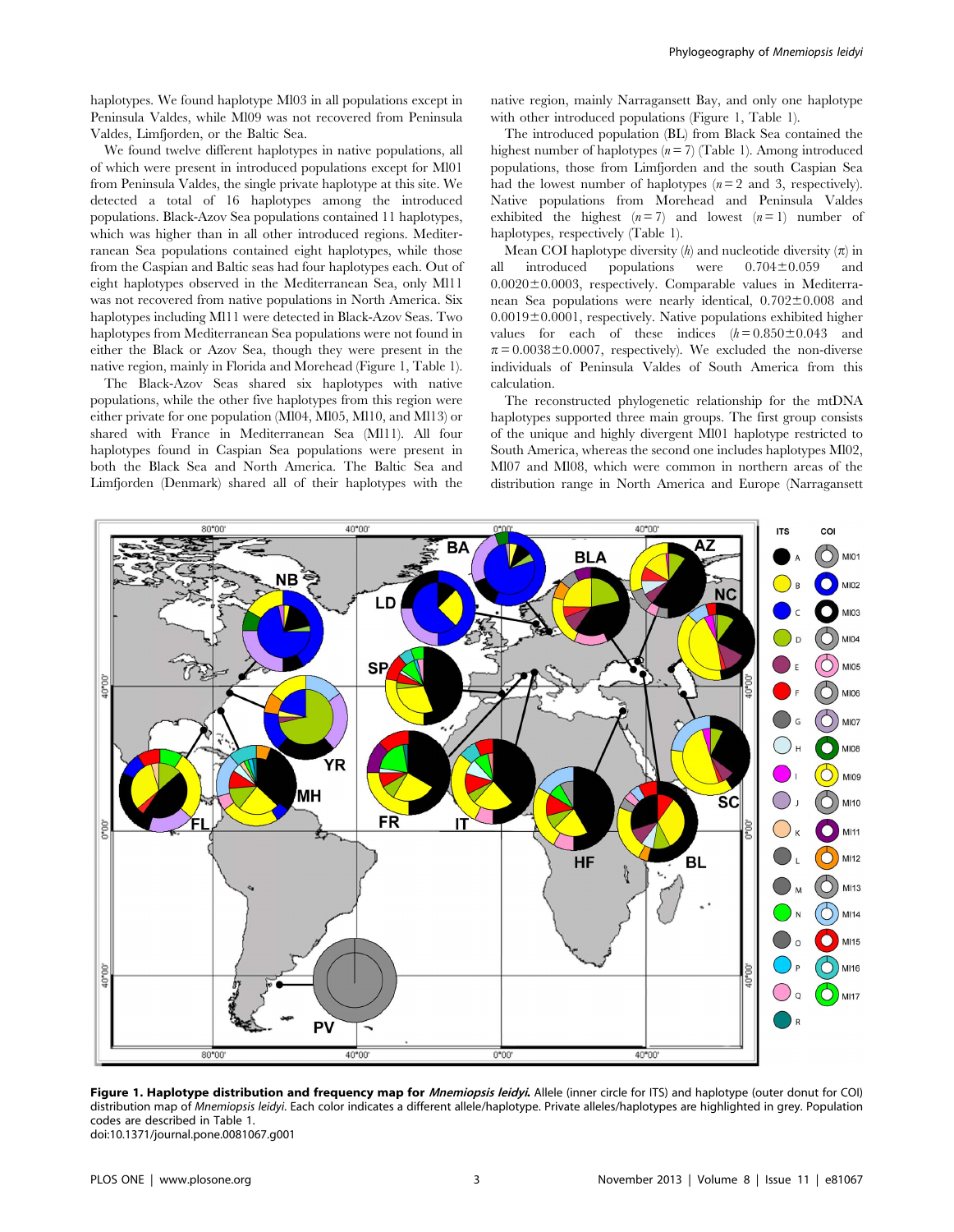Table 1. Population code, sample size (N), number of haplotypes (n), haplotype diversity (h), nucleotide diversity  $(\pi)$ , number of alleles ( $N_a$ ), observed (H<sub>a</sub>) and expected (H<sub>a</sub>) heterozygosity, and P-value for Hardy-Weinberg equilibrium (HWE) analysis; bold numbers correspond to populations deviating significantly ( $P < 0.05$ ) from HWE.

| ID         | <b>Collection site</b>                          | <b>Collection date</b> | <b>mtDNA</b>                         |                                       |                                          |                  | <b>Internal Transcribed Spacer (ITS)</b> |                  |                |             |             |          |
|------------|-------------------------------------------------|------------------------|--------------------------------------|---------------------------------------|------------------------------------------|------------------|------------------------------------------|------------------|----------------|-------------|-------------|----------|
|            |                                                 |                        | $\boldsymbol{N}$<br>$\boldsymbol{n}$ |                                       | <b>Haplotype Code</b>                    | $\boldsymbol{h}$ | $\pi$                                    | $\boldsymbol{N}$ |                | $N_a$ $H_0$ | $H_{\rm E}$ | HWE $P<$ |
| Introduced |                                                 |                        |                                      |                                       |                                          |                  |                                          |                  |                |             |             |          |
| AZ         | Seaof Azov, Yasenskaya Bay 2006                 |                        | 20<br>5                              |                                       | MI03-06, MI09                            | 0.679            | 0.0020                                   | 30               | $\overline{7}$ | 0.70        | 0.70        | 0.892    |
| BL         | Black Sea, transect from<br>Blue Bay            | 2007                   | 26                                   | $\overline{7}$                        | MI03, MI05, MI09-10,<br>MI12, MI14-15    | 0.671            | 0.0019                                   | 20               | 6              | 0.55        | 0.76        | 0.002    |
| <b>BLA</b> | Black Sea, near Gelendzhik                      | 2007                   | 14                                   | MI03, MI05, MI09,<br>6<br>$M111 - 13$ |                                          | 0.791            | 0.0021                                   | 16               | 5              | 0.62        | 0.76        | 0.003    |
| <b>NC</b>  | North Caspian Sea,<br>Makhachkala coast         | 2007                   | 23                                   | $\overline{4}$                        | MI03, MI09, MI14-15                      | 0.636            | 0.0019                                   | 40               | 8              | 0.65        | 0.73        | 0.007    |
| SC         | South Caspian Sea, Sari and 2007<br>Noor coasts |                        | 22                                   | 3                                     | MI03, MI09, MI14                         | 0.680            | 0.0020                                   | 20               | 6              | 0.50        | 0.70        | 0.009    |
| BA         | Baltic Sea, Kiel,<br>Germany                    | 2007                   | 16                                   | MI02-03, MI07-08<br>4                 |                                          | 0.642            | 0.0018                                   | 20               | 5              | 0.30        | 0.39        | 0.086    |
| <b>MD</b>  | Limfjorden Fjord, Denmark                       | 2011                   | $\overline{4}$                       | 3                                     | MI02-03, MI07                            | 0.833            | 0.0030                                   | $\overline{4}$   | $\overline{3}$ | 0.50        | 0.60        | 0.431    |
| SP         | Dénia, Spain                                    | 2010                   | 18                                   | 5                                     | MI03, MI09, MI15,<br>MI16, MI17          | 0.693            | 0.0019                                   | 26               | 8              | 0.54        | 0.72        | 0.000    |
| <b>FR</b>  | Berre Lagoon, Marseille,<br>France              | 2010                   | 16                                   | $\overline{4}$                        | MI03, MI09, MI11, MI15                   | 0.700            | 0.0019                                   | 18               | $\overline{7}$ | 0.55        | 0.80        | 0.000    |
| IT         | Ligurian Sea, Italy                             | 2010                   | 14                                   | 5                                     | MI03, MI05, MI09,<br>MI15-16             | 0.703            | 0.0020                                   | 17               | 7              | 0.65        | 0.79        | 0.061    |
| <b>HF</b>  | Haifa, Israel                                   | 2010                   | 12                                   | $\overline{4}$                        | MI03, MI05, MI09,<br>MI14                | 0.712            | 0.0019                                   | 12               | 6              | 0.58        | 0.78        | 0.080    |
| Native     |                                                 |                        |                                      |                                       |                                          |                  |                                          |                  |                |             |             |          |
| <b>NB</b>  | Narragansett Bay, RI                            | 2008                   | 12                                   | 5                                     | MI02-03, MI07-09                         | 0.788            | 0.0037                                   | 14               | 5              | 0.50        | 0.47        | 0.568    |
| <b>YR</b>  | York River, VI                                  | 2008                   | 13                                   | 6                                     | MI02-03, MI07,<br>MI09, MI12, MI14       | 0.885            | 0.0043                                   | 14               | 4              | 0.57        | 0.45        | 0.733    |
| MH         | Morehead, NC                                    | 2010                   | 17                                   | $\overline{7}$                        | MI02-03, MI05, MI09,<br>MI12, MI14, MI16 | 0.853            | 0.0028                                   | 19               | 9              | 0.76        | 0.82        | 0.079    |
| FL.        | Tampa Bay, FL                                   | 2006                   | 11                                   | 6                                     | MI02-03, MI07, MI09,<br>MI15, MI17       | 0.873            | 0.0042                                   | 11               | 5              | 0.63        | 0.76        | 0.554    |
| PV         | Peninsula Valdes, Argentina 2009                |                        | 3                                    | $\mathbf{1}$                          | <b>MI01</b>                              | 0.000            | 0.0000                                   | 5                | $\mathbf{1}$   | 0.00        | 0.00        | 0.000    |
| Total      |                                                 |                        | 241                                  |                                       |                                          |                  |                                          | 286              |                |             |             |          |

doi:10.1371/journal.pone.0081067.t001

Bay, Baltic Sea and Limfjorden). The rest of the haplotypes formed the third group (Figure 2A). The complex parsimony haplotype network was star-shaped for the third group, with Ml03 in the middle. There were one or a few mutation steps between haplotypes, except for Ml01, which was separated from Ml03 by 19 mutation steps (Figure 2B).

Chao-1 COI haplotype richness estimates were moderately higher than obtained values in Black-Azov Sea populations (15.2 vs. 11, respectively), indicating undersampling of these regions, although the lower 95% confidence interval limit (11.7) was marginally higher than observed diversity in the Black-Azov Seas (Figure 3A). Chao-1 estimates for native region were also higher than the observed diversity (16 vs. 12), with the lower 95% confidence interval limit of 12.6 suggesting moderate undersampling of native region (Figure 3A). However, Chao-1 estimates for the Mediterranean Sea were similar to the observed diversity (8.1 vs. 8), with the lower 95% confidence interval limit of 8 suggesting sampling was sufficient (Figure 3A). The percentage of singletons for the Chao analyses of the native region, Black-Azov and Mediterranean Seas was 33, 45, and 13, respectively.

Analysis of the 619 bp DNA fragment comprising the complete ITS1, 5.8 S rRNA and ITS2 regions obtained from 286 individuals of  $M$ . *leidyi* - including the 190 individuals analyzed in our previous study [33] - resulted in 18 different alleles. We found five new alleles (GenBank accession nos KF435100– KF435104) in the Mediterranean Sea and Morehead (Figure 1) which were not previously identified. Alleles N and O were the most and least common, respectively. Alleles A and B were the most common in all populations (Figure 1), consistent with the previous survey of Ghabooli et al. [33].

We detected thirteen different alleles in native populations, all of which were recovered from introduced populations, except for the private allele G from Peninsula Valdes (Figure 1). Mediterranean Sea populations had 10 alleles, eight of which were present in native region. There was one private allele (O) in Haifa, Israel (Figure 1). Only five of 10 alleles found in Mediterranean populations were shared with Black-Azov Sea populations. In total, we recovered seven alleles in the Black-Azov Seas, six of which were also obtained from North America. Alleles C and J in Baltic Sea, Limfjorden, and Narragansett Bay were not present in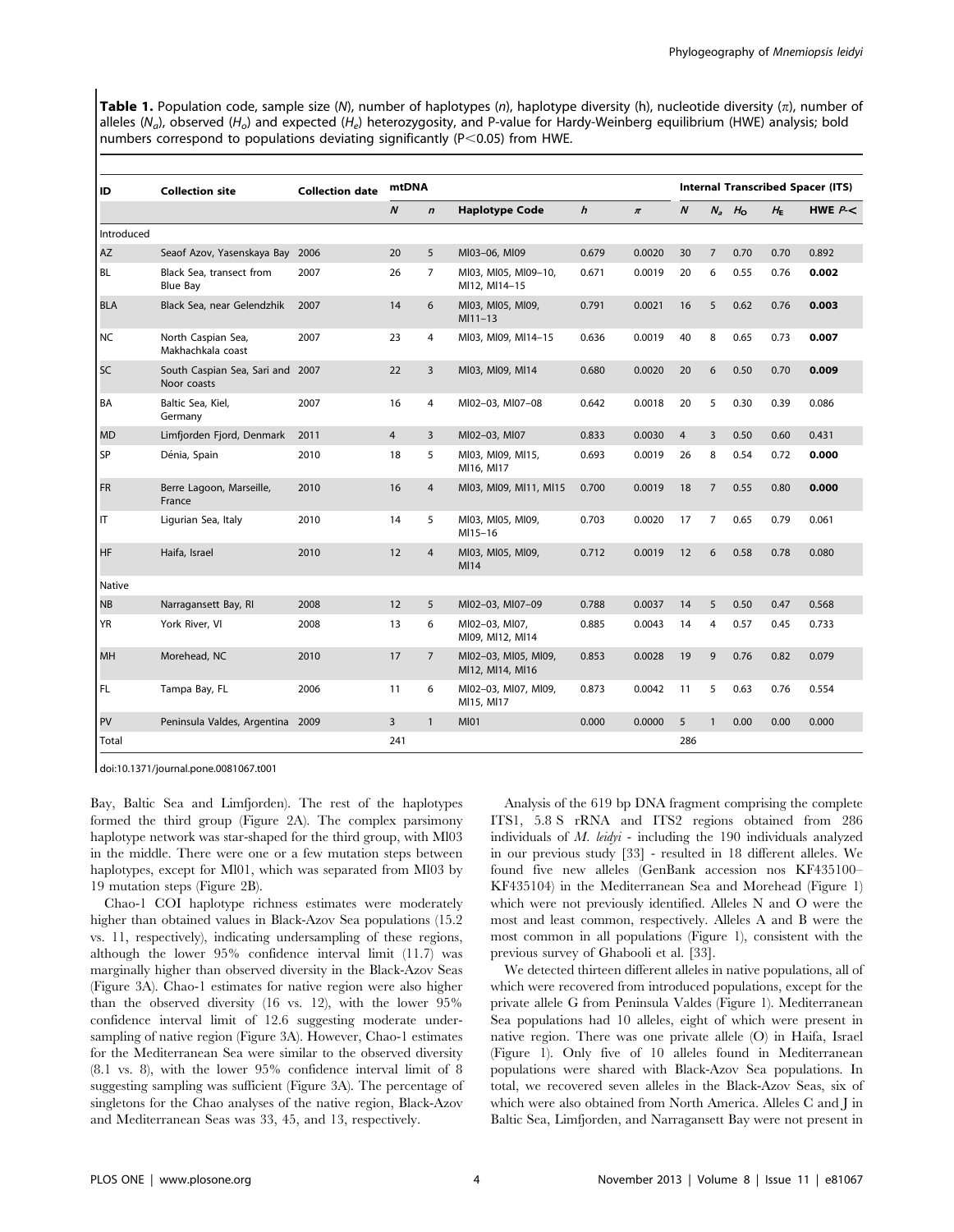

Figure 2. Phylogenetic analyses of *Mnemiopsis leidyi*. Phylogenetic and network relationship between the 17 haplotypes identified in the alignment of COI (A) Neighbor joining phylogenetic tree based on nucleotide divergence calculated using Tamura-Nei model. (B) Network relationships among haplotypes for native and introduced populations, inferred by statistical parsimony. Pie charts correspond to sampled haplotypes described in Figure 1. The size of the charts corresponds to the frequency of the haplotype among all samples. Black circles indicate missing haplotypes and each line represents a single mutation step. Colours show different locations for recovered haplotypes: green: native region, blue: Northern Europe, red: Ponto-Caspian region, and yellow: Mediterranean Sea. doi:10.1371/journal.pone.0081067.g002

Mediterranean populations, consistent with Black, Azov and Caspian Seas (Figure 1, Table 1, see Ghabooli et al. [33]).

The Chao-1 allele richness estimate for the Black-Azov Seas (Chao-1 estimator = 8; lower 95% confidence interval = 7.1; allele richness = 7) indicates reasonably comprehensive sampling of this region (Figure 3B). For the native region, the estimated Chao-1 allele richness was 19.3, while the observed richness was 13, indicating undersampling of this area (Figure 3B). For Mediterranean Sea populations, the Chao-1 estimates were similar to the observed diversity (10.2 vs. 10) with the lower 95% confidence

interval of 10 indicating sufficient sampling in this region (Figure 3B). The percentage of singletons for the native region, and Black-Azov and Mediterranean Seas was 38, 14, and 10, respectively.

Mean observed heterozygosity  $(H<sub>o</sub>)$  was lower in introduced populations  $(0.56\pm0.011)$  than in native ones  $(0.62\pm0.12)$ (Table 1). Pairwise  $F_{ST}$  values in Mediterranean populations ranged from 0.011 to 0.033. All populations had highest  $F_{ST}$ values with Peninsula Valdes, Argentina due to fixation of a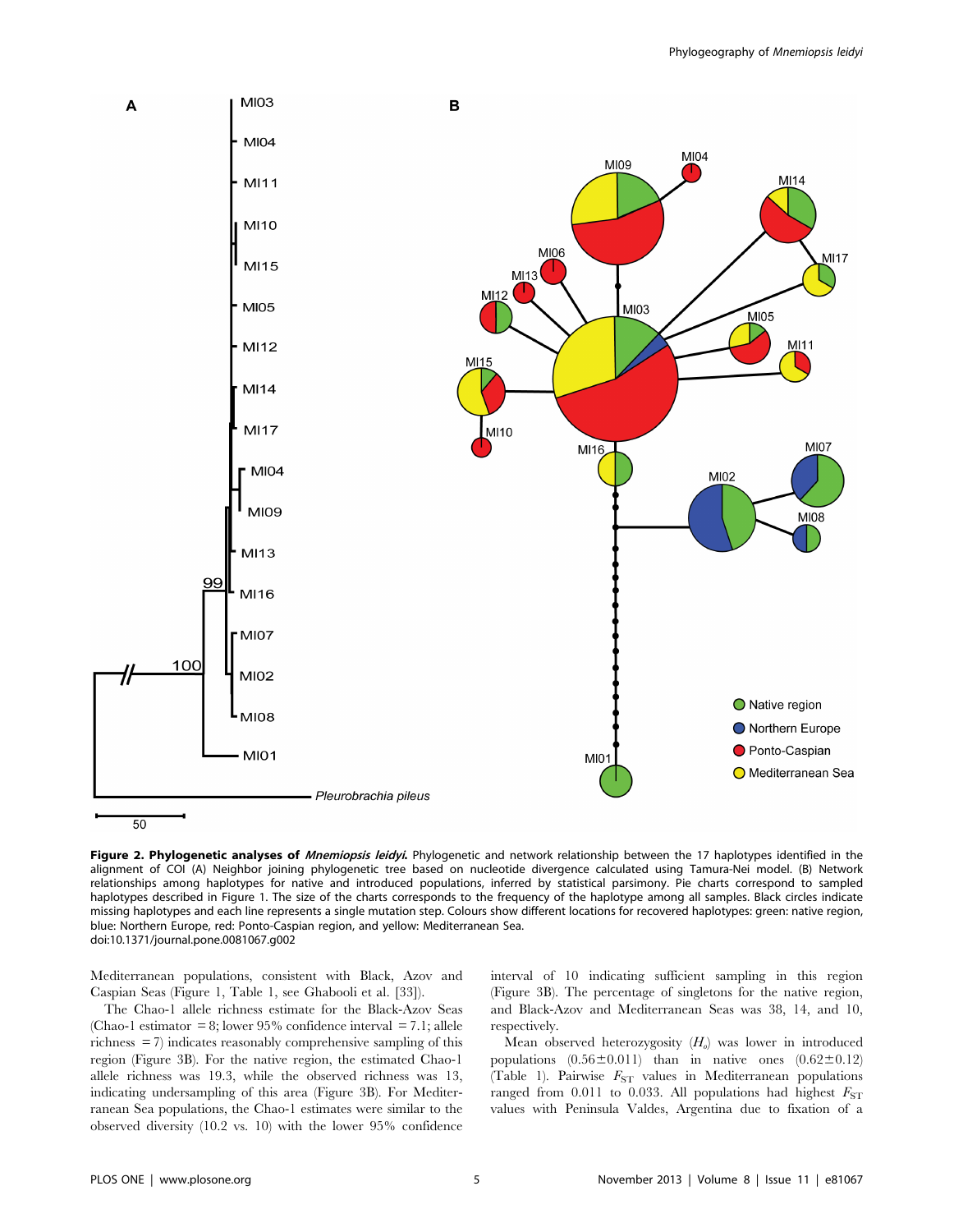

Figure 3. Rarefaction curves and Chao-1 estimates for Mediterranean Sea and putative source populations. Sample-based rarefaction curves of native populations (green line,  $\pm$ 95% C.I.), Black-Azov Seas (black line,  $\pm$ 95% C.I.), and Mediterranean Sea (blue line,  $\pm$ 95% C.I.) for (A) COI haplotypes and (B) ITS alleles found in surveyed Mnemiopsis leidyi populations. Estimates of haplotype and allele richness (Chao-1,  $\pm$ 95% C.I.) are shown in each panel for native populations (green bar), Black-Azov Seas (black bar), and Mediterranean Sea (blue bar). Note the break in the y-axis scale. doi:10.1371/journal.pone.0081067.g003

private and divergent allele in the South American population (Table 2).

Introduced populations from the Mediterranean Sea had the lowest  $F_{ST}$  values with those from the Black and Azov Seas  $(F_{ST} = 0.001 - 0.028)$ . However, Mediterranean Sea populations were also very similar to those from the Gulf of Mexico (FL) and North Carolina (MH) in the native region  $(F_{ST} = 0.010 - 0.032)$ ; Table 2). Within the Mediterranean Sea, populations from Spain and France had the lowest  $F_{ST}$  value (0.011), while those in Italy and Israel were most divergent  $(F_{ST} = 0.033)$ . Individuals from Limfjorden, Denmark had the lowest  $F_{ST}$  with Baltic Sea

 $(F_{ST} = 0.015)$ , and with Narragansett Bay  $(F_{ST} = 0.021)$  in the native region (Table 2).

# Discussion

In this study, we build upon our previous study to explore genetic diversity, and determine the source(s) of, Mnemiopsis leidyi populations in the Mediterranean Sea using both mitochondrial (COI) and nuclear (ITS) markers. Our results support a multiple source model, composed by at least two different introduction pathways. One source of M. leidyi in the Mediterranean appears to have originated from Black Sea, consistent with the view of Bolte et al. [34] and with natural flows between the basins. However, we propose a second possible invasion pathway, originating from North America (Gulf of Mexico).

#### Genetic diversity and population differentiation

Introduced populations in the Mediterranean Sea exhibited lower values of haplotype diversity  $(0.702 \pm 0.008)$  and observed heterozygosity  $(0.58\pm0.05)$  relative to native ones  $(0.850\pm0.043)$ and  $0.62\pm0.19$ , respectively). However, none of the Mediterranean populations exhibited erosion of genetic diversity for either of the analyzed markers relative to their putative source populations. This pattern could be driven by repeated introductions from the native range as well as from the adjacent Black Sea area, given intense vector activity between these regions and the high diversity of source populations [17], [45].

Two Mediterranean Sea populations (Spain and France) exhibited deviation from Hardy-Weinberg equilibrium (Table 1). Both populations exhibited lower than expected heterozygosity, which can be explained by possible inbreeding and/or population admixture (i.e. Wahlund effect) [33], [46]. We did not detect a heterozygosity deficit in other newly analyzed populations in Morehead and Limfjorden (Table 1).

Mediterranean populations had the lowest  $F_{ST}$  with populations from the Black-Azov Seas  $(F_{ST} = 0.001 - 0.028)$ . However, Mediterranean populations also exhibited low genetic differentiation with those from Florida and Morehead ( $F_{ST} = 0.010 - 0.032$ ) in the native range. The highest genetic differentiation occurred among introduced populations in Mediterranean or Black-Azov-Caspian seas and those in the Baltic Sea and Limfjorden (Denmark), ranging from 0.177 to 0.417 (Table 2). High genetic divergence between introduced populations implies very low or lack of genetic connectivity and gene flow among these locations, implying that northern populations were not responsible for invasion of the Mediterranean Sea. As well, initial reports of invasion of the Mediterranean Sea occurred prior to those from the Baltic or North Seas [25–26].

Our results suggest that the Black-Azov Seas are a likely source of M. leidyi in the Mediterranean Sea, in accordance with Bolte et al. [34]. It is important to note, however, that the presence of similar alleles and haplotypes in the Mediterranean Sea and native populations - specifically those in the Gulf of Mexico and North Carolina - suggest a possible invasion pathway from North America. Namely, two COI haplotypes (Ml16 and Ml17) found in Mediterranean populations were not recovered from Black or Caspian Seas, but were present in native populations (Figure 4A) in North America (Florida and Morehead). Similarly, our ITS survey revealed five new alleles for this species which were not recovered from populations in Sea of Azov, Black or Caspian Seas (Figure 4B). Although the absence of the above alleles/haplotypes in Black and Caspian Seas populations may be explained by insufficient sampling from these regions or by seasonal, variation in frequency of genotypes/haplotypes, or other ecological and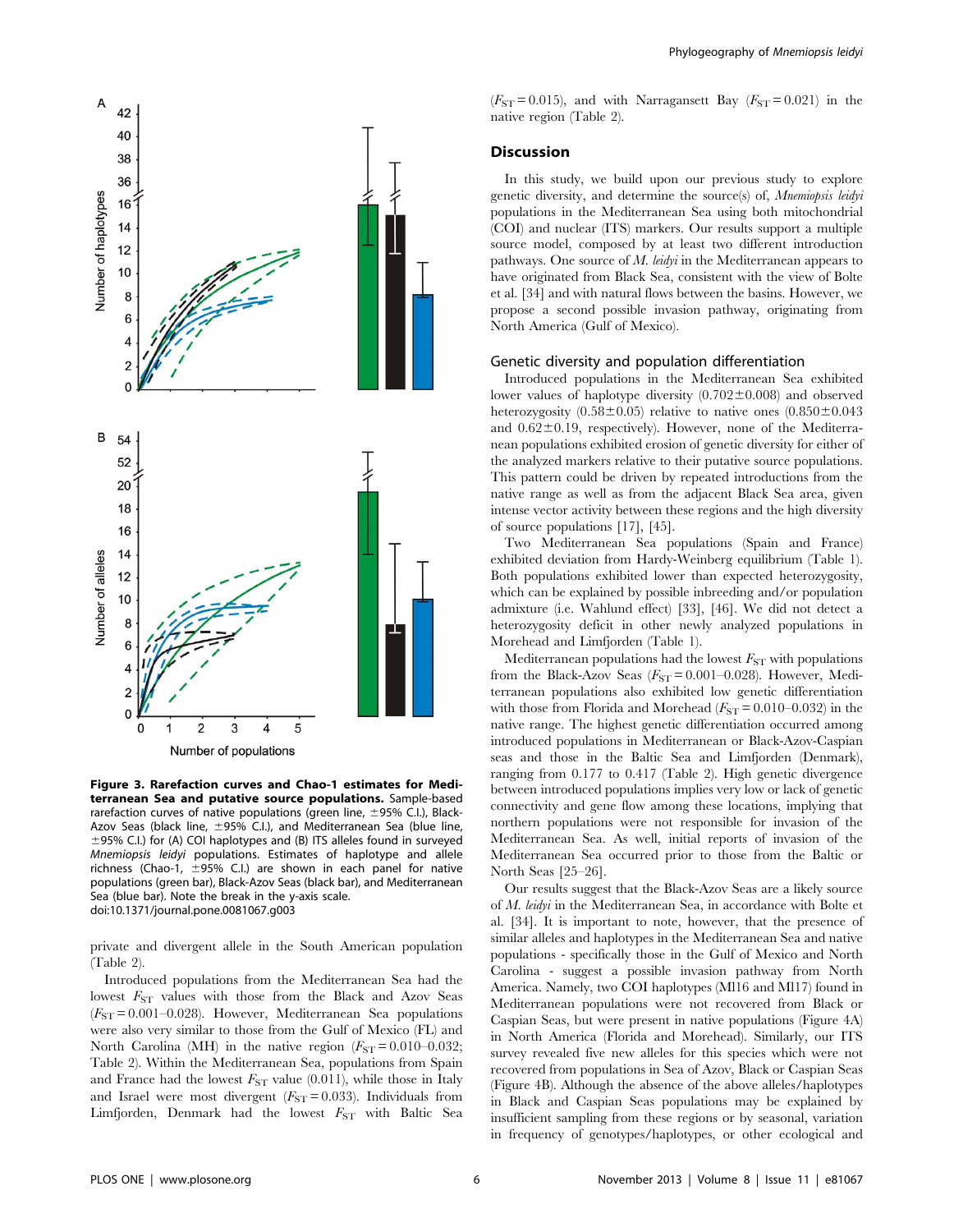**Table 2.** Population subdivision according to pairwise  $F_{ST}$  values.

|            | <b>AZ</b> | <b>BL</b> | <b>BLA</b> | <b>NC</b> | <b>SC</b> | BA    | LD    | <b>SP</b> | FR    | IT    | <b>HF</b> | NB    | YR    | MН    | FL.   |
|------------|-----------|-----------|------------|-----------|-----------|-------|-------|-----------|-------|-------|-----------|-------|-------|-------|-------|
| BL.        | 0.008     |           |            |           |           |       |       |           |       |       |           |       |       |       |       |
| <b>BLA</b> | 0.004     | 0.019     |            |           |           |       |       |           |       |       |           |       |       |       |       |
| NC         | 0.087     | 0.008     | 0.030      |           |           |       |       |           |       |       |           |       |       |       |       |
| lsc        | 0.074     | 0.005     | 0.023      | 0.017     |           |       |       |           |       |       |           |       |       |       |       |
| BA         | 0.398     | 0.383     | 0.392      | 0.384     | 0.417     |       |       |           |       |       |           |       |       |       |       |
| <b>LD</b>  | 0.248     | 0.182     | 0.203      | 0.200     | 0.199     | 0.015 |       |           |       |       |           |       |       |       |       |
| l SP       | 0.007     | 0.006     | 0.009      | 0.053     | 0.031     | 0.395 | 0.211 |           |       |       |           |       |       |       |       |
| FR         | 0.028     | 0.002     | 0.007      | 0.049     | 0.035     | 0.374 | 0.177 | 0.011     |       |       |           |       |       |       |       |
| lп         | 0.001     | 0.017     | 0.001      | 0.051     | 0.034     | 0.380 | 0.187 | 0.020     | 0.023 |       |           |       |       |       |       |
| HF         | 0.005     | 0.016     | 0.013      | 0.058     | 0.040     | 0.397 | 0.192 | 0.023     | 0.026 | 0.033 |           |       |       |       |       |
| NB         | 0.330     | 0.317     | 0.322      | 0.337     | 0.358     | 0.022 | 0.021 | 0.327     | 0.306 | 0.308 | 0.319     |       |       |       |       |
| <b>YR</b>  | 0.350     | 0.319     | 0.263      | 0.321     | 0.363     | 0.469 | 0.411 | 0.370     | 0.316 | 0.337 | 0.341     | 0.437 |       |       |       |
| <b>MH</b>  | 0.001     | 0.021     | 0.020      | 0.041     | 0.026     | 0.369 | 0.181 | 0.010     | 0.013 | 0.025 | 0.029     | 0.300 | 0.291 |       |       |
| FL.        | 0.008     | 0.037     | 0.028      | 0.015     | 0.005     | 0.408 | 0.190 | 0.015     | 0.013 | 0.024 | 0.032     | 0.335 | 0.324 | 0.036 |       |
| PV         | 0.503     | 0.479     | 0.496      | 0.478     | 0.514     | 0.708 | 0.720 | 0.494     | 0.466 | 0.477 | 0.502     | 0.681 | 0.692 | 0.466 | 0.522 |

Significant differences are bolded. Population codes correspond to Table 1.

doi:10.1371/journal.pone.0081067.t002

evolutionary processes, the possibility of introduction of M. leidyi from the native source region cannot be excluded. This conclusion is supported by our Chao-1 diversity estimates and rarefaction curves for native and Black-Azov Seas populations. These analyses indicate that our sampling recovered most of the diversity present in native and especially in the Black-Azov Seas and, therefore, the Black Sea as a sole source seems less likely.

The Mediterranean Sea receives an enormous flow of global shipping [16–17]. The tropical Western Atlantic Ocean is a source of trade to the Mediterranean Sea, and places it at risk of future invasions from discharged ballast water [17]. Moreover, high shipping activity within the Mediterranean Sea itself poses additional risk of translocation of M. leidyi and other NIS throughout the basin [17].

Despite of M. leidyi's dynamic invasion history, we observed geographic structure with some haplotypes/alleles being restricted to particular latitudes. The geographic distribution of genetic diversity is clearly not random and appears to reflect adaptation to specific biogeographic conditions. It is likely that this association is not only due to vector directionality but also to ecological and evolutionary processes [47]. The three haplotypes forming the second group in the NJ tree are very common in the northern



Figure 4. Venn diagram illustrating shared haplotypes/alleles between regions. Venn diagram showing COI haplotypes (A) and ITS alleles (B) sharing between Mediterranean and possible source populations from North America and Black-Azov Seas. Note that haplotype Ml01 and allele G from South America are excluded. doi:10.1371/journal.pone.0081067.g004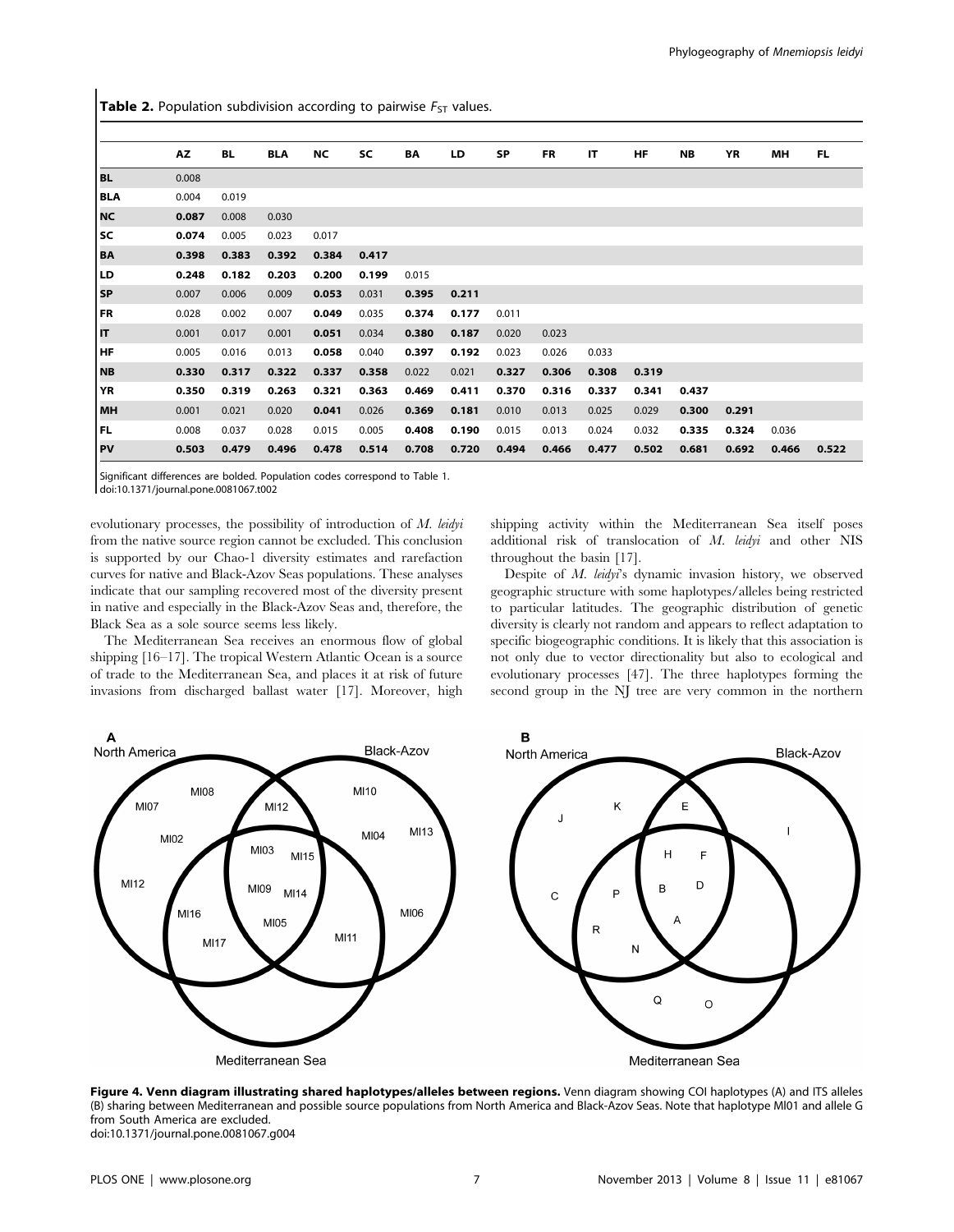region and less prevalent elsewhere (Figure 2A). The rest of the haplotypes that form the star in the parsimony network are distributed mainly in warmer waters and some were not found at all in northern regions (Figure 2B). Shifts in haplotype/allele frequencies are expected due to selection to local conditions. Some haplotypes/alleles could become dominant in several generations if they are strongly favored by selection or linked to regions favored by selection [48–49].

Genetic differentiation among native populations was relatively high  $(F_{ST} = 0.036 - 0.437)$ , suggesting some structuring and limited gene flow in the native region. The private haplotype Ml01 was separated from other haplotypes by at least 15 mutation steps. All other haplotypes had only one or a few mutation steps between them. Pairwise genetic differentiation, parsimony network analysis, and phylogenetic reconstruction of haplotypes demonstrate high genetic divergence between South America and all other locations, notwithstanding the paucity of samples available from the former region. Long-term isolation of populations could explain the observed divergence. Pleistocene glacial periods in the northern hemisphere could drive high genetic divergence between South America and North America, resulting in population fragmentation [50]. However, further studies and more comprehensive sampling of the region, especially South and Central America, could shed light on the degree of isolation between populations along the western Atlantic coast. Our present, albeit very limited analysis does not support an introduction pathway for M. leidyi between South America and Eurasia.

#### Introduction pathways

Genetic analyses have revealed pathways of M. leidyi introduction into major Eurasia Seas [32–34]. M. leidyi entered the Black Sea via ships' ballast water from the Gulf of Mexico region. Spread of M. leidyi into the Sea of Azov occurred via the natural connection between these basins [26]. Secondary introduction into Caspian Sea likely occurred through ballast water discharged by a vessel after transiting the Volga-Don canal [51]. A second pathway

# References

299–310.

- 1. Molnar JL, Gamboa RL, Revenga C, Spalding MD (2008) Assessing the global threat of invasive species to marine biodiversity. Frontiers Ecol Environ 6: 485– 492.
- 2. Hulme PE (2009) Trade, transport and trouble: managing invasive species pathways in an era of globalization. J Appl Ecol 46: 10–18.
- 3. Ruiz GM, Fofonoff PW, Carlton JT, Wonham MJ, Hines AH (2000) Invasion of coastal marine communities in North America: apparent patterns, processes, and biases. Ann Rev Ecol System 31: 481–531.
- 4. Ruiz GM, Carlton JT, Grosholz ED, Hines AH (1997) Global invasions of marine and estuarine habitats by non-indigenous species: mechanisms, extent, and consequences. Integr Comp Biol 37: 621–632.
- 5. Ruiz GM, Carlton JT (2003) Invasion vectors: a conceptual framework for management. In: Ruiz GM, Carlton JT, editors. Invasive species, vectors and management strategies. Island Press, Washington DC. pp. 459–498.
- 6. Briski E, Bailey SA, Casas-Monroy O, DiBacco C, Kaczmarska I, et al. (2013) Taxon- and vector-specific variation in species richness and abundance during the transport stage of biological invasions. Limnol Oceanogr 58: 1361–1372.
- 7. Rejmanek M, Richardson DM (1996) What attributes make some plants more invasive? Ecology 77: 1655–1661.
- 8. Link JS, Ford MD (2006) Widespread and persistent increase of Ctenophora in the continental shelf ecosystem off NE USA. Mar Ecol Prog Ser 320: 153–159.
- 9. Boero F, Belmonte G, Fanelli G, Piraino S, Rubino F (1996) The continuity of living matter and the discontinuities of its constituents: do plankton and benthos really exist? Trends Ecol Evol 11: 177–180.
- 10. Boero F, Bouillon J, Piraino S, Schmid V (2002) Asexual reproduction in Hydrozoa (Cnidaria). In: R.N Hughes, editor. Reproductive Biology of Invertebrates - Progress in Asexual Reproduction New Delhi, Oxford & IBH Publishing. pp.141–158.
- 11. Piraino S, De Vito D, Schmich J, Bouillon J, Boero F (2004) Reverse development in Cnidaria. Can J Zool 82: 1748–1754. 12. Boero F, Bouillon J, Gravili C, Miglietta MP, Parsons T, et al. (2008) Gelatinous

SG EB. Wrote the paper: SG HJM. Contributed to writing the manuscript: TS EB SP VF DTB DA MEC.

population.

Acknowledgments

Author Contributions

13. Richardson AJ, Bakun A, Hays GC, Gibbons MJ (2009) The jellyfish joyride: causes, consequences and management responses to a more gelatinous future. Trends Ecol Evol 24: 312–322.

We are grateful to A. Durbin and H. Ulrik Riisgård for providing samples and to K. Bahya (Yale) for sharing DNA aliquots from the Italian

Conceived and designed the experiments: SG TS EB MEC HJM. Performed the experiments: SG EB SP VF DTB DA. Analyzed the data:

- 14. Piraino S, Fanelli G, Boero F (2002) Variability of species' roles in marine communities: change of paradigms for conservation priorities. Mar Biol 140: 1067–1074.
- 15. Galil BS (2007) Loss or gain? Invasive aliens and biodiversity in the Mediterranean Sea. Mar Pollut Bull 55: 314–322.
- 16. Edelist D, Rilov G, Carlton JT, Spanier E (2013) Restructuring the Sea: profound shifts in the world's most invaded marine ecosystem. Diversity Distrib 19: 69–77.
- 17. Seebens H, Gastner MT, Blasius B (2013) The risk of marine bioinvasion caused by global shipping. Ecol Lett 16: 782–790.
- 18. Galil BS (2012) Truth and consequences: the bioinvasion of the Mediterranean Sea. Integr Zool 7: 299–311.
- 19. Zenetos A, Gofas S, Morri C, Rosso A, Violanti D, et al. (2012) Alien species in the Mediterranean Sea by 2012. A contribution to the application of European Union's Marine Strategy Framework Directive (MSFD). Part 2. Introduction trends and pathways. Medit Mar Sci 13: 328–352.
- 20. Hulme PE, Bacher S, Kenis M, Klotz S, Kühn I, et al. (2008) Grasping at the routes of biological invasions: a framework for integrating pathways into policy. J Appl Ecol 45: 403–414.
- 21. Drake JM, Lodge DM (2004) Global hot spots of biological invasions: evaluatingoptions for ballast-water management. Proc R Soc Lond B Biol Sci 271: 575–580.
- 22. Thomas VG, Vasarhelyi C, Niimi AJ (2009) Legislation and capacity for rapidresponse management of nonindigenous species of fish in contiguous waters of Canada and the USA. Aquatic Conserv: Mar Freshw Ecosyst 19: 354–364.
- 23. Pang K, Martindale MQ (2008) Mnemiopsis leidyi spawning and embryo collection. CSH Protoc 2008: pdb. Prot 5085.
- plankton: irregularities rule the world (sometimes). Mar Ecol Progr Ser 356: 24. Vinogradov ME, Shushkina EA, Musaeva EI, Sorokin PY (1989) Ctenophore Mnemiopsis leidyi (A. Agassiz) (Ctenophora, lobata): new settlers in the Black Sea. Oceanology 29: 293–299.

from a port in New England, possibly Narragansett Bay, was likely responsible for the translocation of M. leidyi into the Baltic Sea, with subsequent spread into the North Sea [32]. The Mediterranean Sea was the most recent European basin invaded, with the eastern portion of the basin colonized first. Water flow between the Black and Mediterranean seas could account for this invasion, with subsequent transfer within the latter accommodated by a combination of ballast transfer and natural spread. Bolte et al. [34] used six microsatellite data to suggest a Black Sea source of M. leidyi in the Mediterranean Sea. However, in this study, genetic differentiation of North American and Mediterranean Sea populations was only slightly greater than that with populations from the Black Sea (Table 2). In addition, there were more haplotypes/alleles present in the Mediterranean Sea that were not shared by Black-Azov populations than with those from the Gulf of Mexico region (Table 1). Finally, there exists substantial ballast water movement from the Gulf region to the Mediterranean Sea [17]. Each of these lines of evidence supports the view that North America could have been an additional source of the introduced population in the Mediterranean Sea. The analysis of ITS and COI data in this study are consistent with the hypothesis of multiple introductions, with both native and Black Sea populations serving as sources of M. leidyi in the Mediterranean Sea.